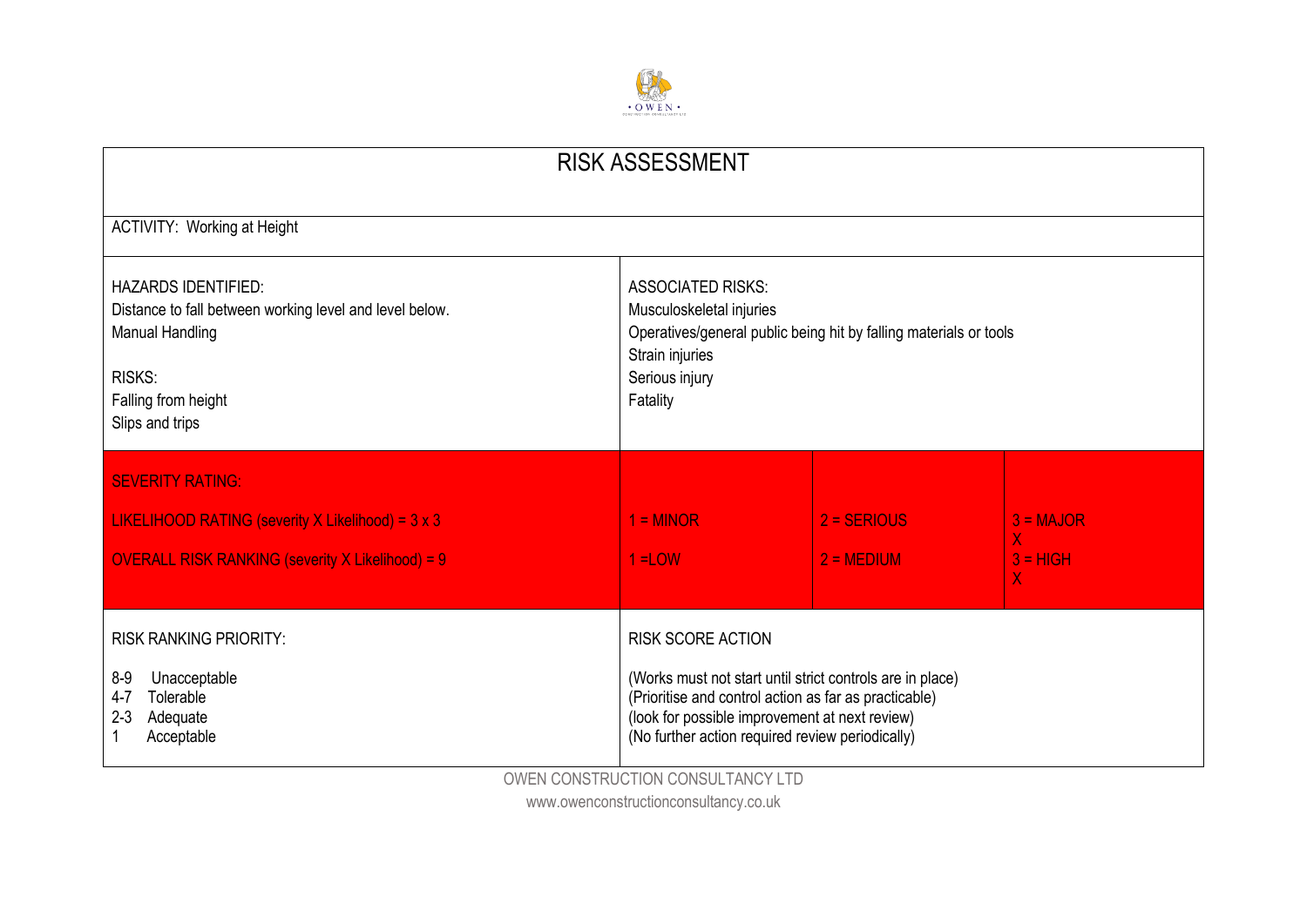

The following are all requirements in law that the Company must carry out when working at height:

(a) Provide the most suitable equipment appropriate for the work.

(b) Take account of factors such as the working conditions (e.g. weather).

(c) Consider the nature, frequency and duration of the work.

(d) The risks to the safety of everyone where the work equipment will be used.

## Planning and undertaking work at height.

(a) Ensure that work at height is properly planned, adequately supervised and carried out in a safe manner by suitably trained and competent staff.

(b) Ensure equipment is suitable, stable and strong enough for the job, maintained and checked regularly.

(c) Stop materials or objects from falling or, if it is not reasonably practicable to prevent objects falling, take suitable and sufficient measures to make sure no one can be

injured, e.g. use exclusion zones to keep people away.

(d) Store materials and objects safely so they won't cause injury if they are disturbed or collapse.

(e) Plan for emergencies and rescue, e.g. agree a set procedure for evacuation.

(f) Ensure that injury is prevented from the fall of materials, tipping or throwing of objects.

(g) Minimise the distance and consequences of a fall, by using the right type of equipment where the risk cannot be eliminated.

(h) Do as much work as possible from the ground.

| <b>REVISED SERVERTY RATING</b><br><b>LIKELIHOOD RATING (severity X Likelihood) = <math>3 X 2</math></b><br>OVERALL RISK RANKING (severity X Likelihood) = 6 | $1 = MINOR$<br>$1 = LOW$ | 2 = SERIOUS<br>2 = MEDIUM<br>∧ | $3 = MAJOR$<br>Χ<br>$3 = HIGH$ |
|-------------------------------------------------------------------------------------------------------------------------------------------------------------|--------------------------|--------------------------------|--------------------------------|
|                                                                                                                                                             |                          |                                |                                |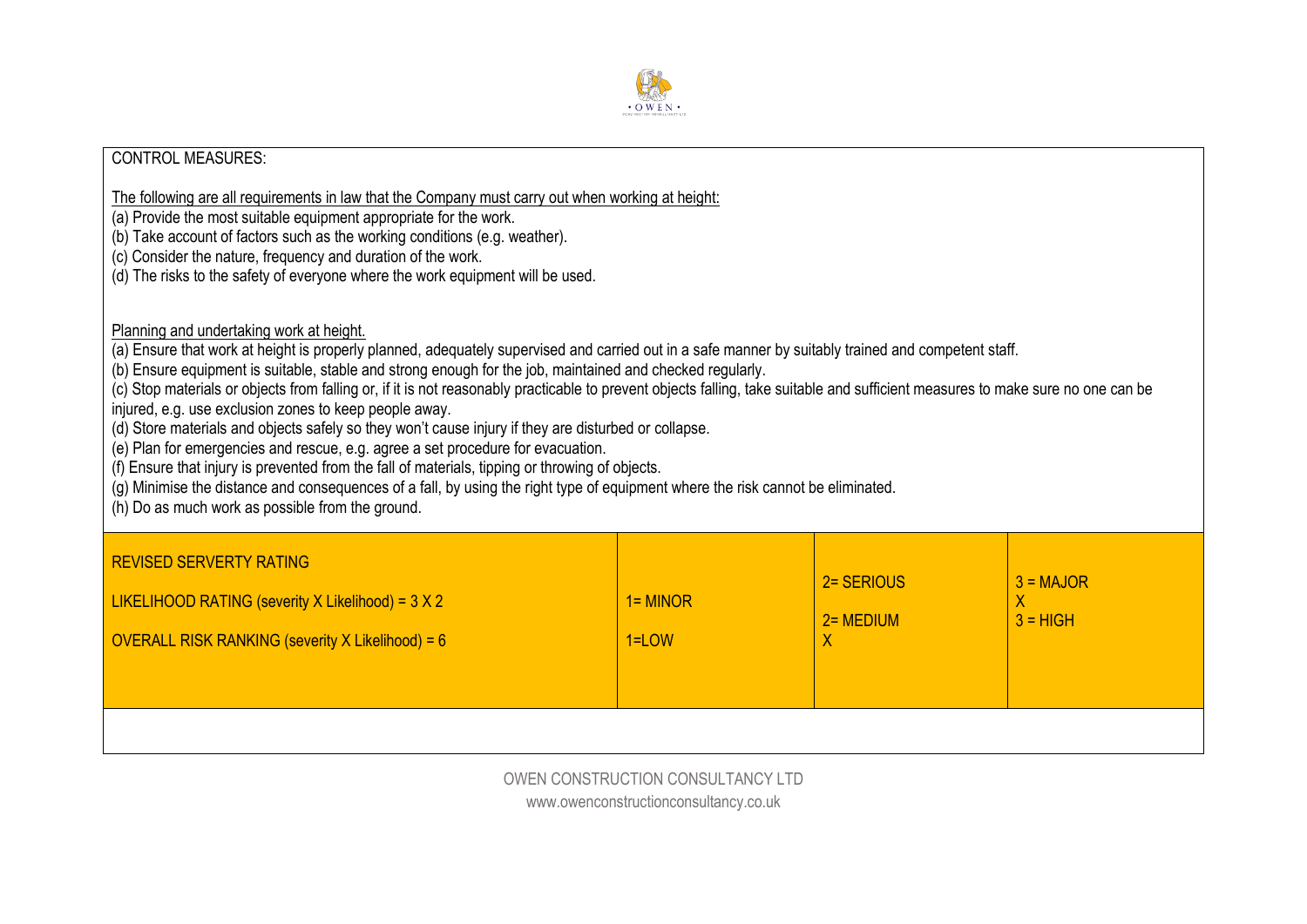

Notes: Employees must:

(a) Report any safety hazard they identify to their Site Manager or Managing Surveyor.

(b) Use the equipment and safety devices supplied or given to them properly, in accordance with any training and instructions **(unless they think that would be unsafe, in which case they should seek further instructions before continuing.**

| Head with chin strap | ≡          | Dust Mask<br>FFP3 | Boots<br><b>BS EN 345-1</b> | Gloves<br><b>BS EN 388</b> | Hearing<br>EN 352-1 | `U*U<br>Eye protection<br>BS EN Spec 166 |
|----------------------|------------|-------------------|-----------------------------|----------------------------|---------------------|------------------------------------------|
| EN 397               |            |                   |                             |                            |                     |                                          |
| <b>YES</b>           | <b>YES</b> | Site Specific     | <b>YES</b>                  | <b>YES</b>                 | Site Specific       | <b>YES</b>                               |
|                      |            |                   |                             |                            |                     |                                          |

OWEN CONSTRUCTION CONSULTANCY LTD www.owenconstructionconsultancy.co.uk